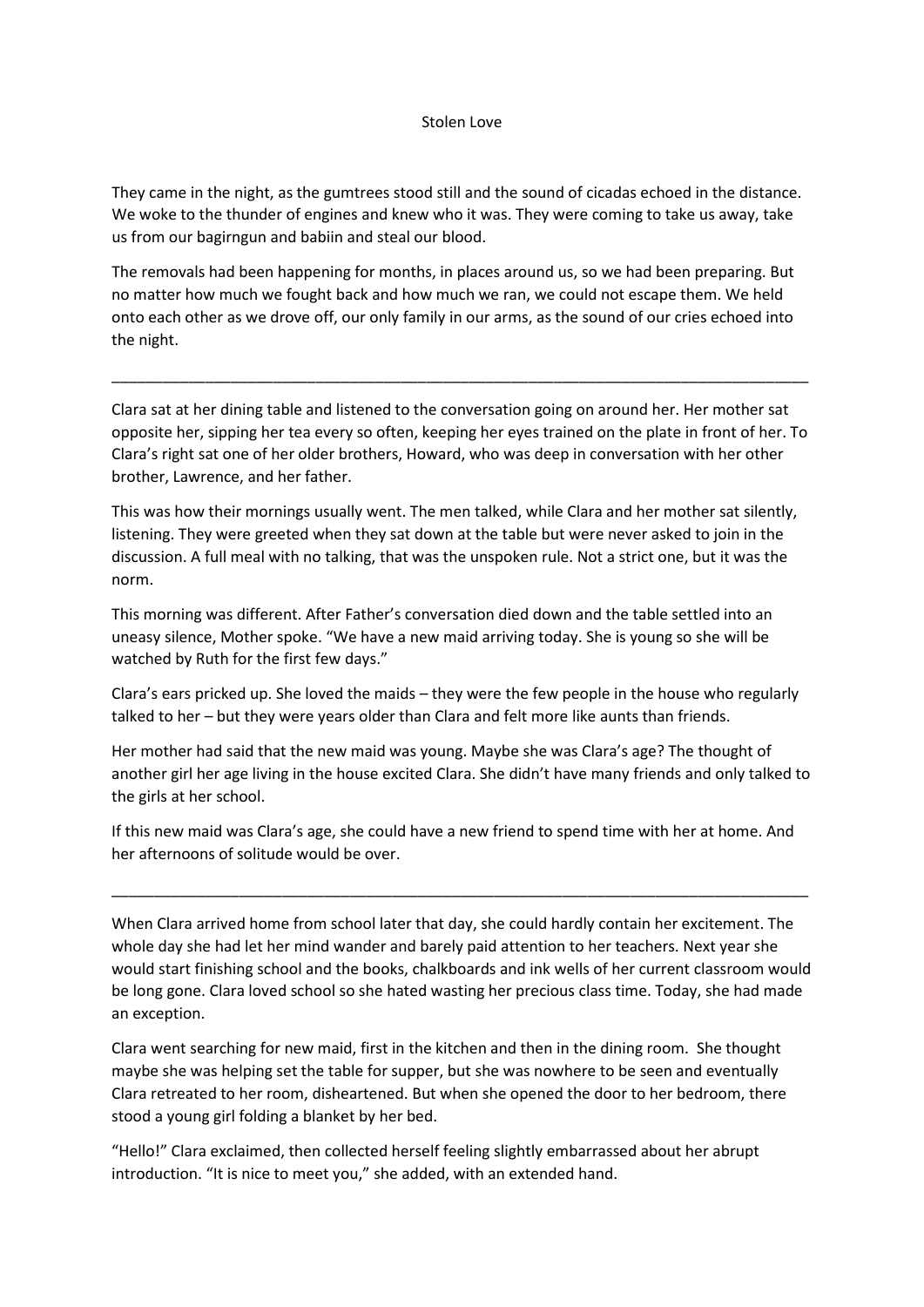The girl looked down at Clara's hand suspiciously and then snapped her focus back to the blanket. Determined not to give up so easily, Clara tried again. "What is your name? Mine is Clara McKenna."

Clara waited a beat and then dropped her hand. *Maybe this girl would not want to be her friend…* she thought to herself. But when Clara turned her gaze to the ground, she heard a voice.

"Annie."

"Excuse me?" Clara asked, surprised at the small voice that had come from the girl in front of her.

"My name is Annie."

Clara felt a surge of excitement flow through her again. "Well it is nice to meet you Annie. Where are you from?"

"Wiradjuri country," Annie said, but then she caught herself.

"Umm… where?" Clara mumbled.

Bitting her lip, Annie tried again, "Australia, I come from Australia."

"Well, yes. I assumed you did. Wiradjuri country? Is that where you grew up?"

Annie looked down. "I was raised in an orphanage a while from here. This is the first proper house I've gone to."

"I am sorry about your parents."

Annie took a deep breath. "My mother died when I was younger."

Clara didn't know how to respond. She wanted to comfort Annie, but she didn't seem sad at all, if anything, she looked angry. Clara decided to drop the topic.

"I hope you enjoy it here! I am really excited for us to get to know each other and I hope we can become good friends," Clara said with a blinding smile.

The corners of Annie's mouth lifted. "Thank you."

The girls met daily. When Clara got home from school and after Annie had finished her tasks, they sat on the floor of her room and talked. Clara recounted her school day and explained to Annie what she had learned, while Annie sat and listened. Every-so-often she would interrupt and ask Clara questions about her schoolwork. Annie rarely talked about herself and Clara didn't want to push her.

\_\_\_\_\_\_\_\_\_\_\_\_\_\_\_\_\_\_\_\_\_\_\_\_\_\_\_\_\_\_\_\_\_\_\_\_\_\_\_\_\_\_\_\_\_\_\_\_\_\_\_\_\_\_\_\_\_\_\_\_\_\_\_\_\_\_\_\_\_\_\_\_\_\_\_\_\_\_\_\_\_\_

One day, after Clara had finished telling Annie about her History lesson, Annie interrupted. "Can I tell you about my family?"

"Sure, you said your mother died when you were a child."

"That was a lie," Annie kept her eyes on the carpet, "That was the lie we were told when we arrived at the orphanage, but I know it's not true, I know she's still alive."

"I do not understand, why were you sent to the orphanage if your mother was still alive?" Clara was confused.

"They didn't care if she was alive or not, they just wanted to take me and my little brother away from her"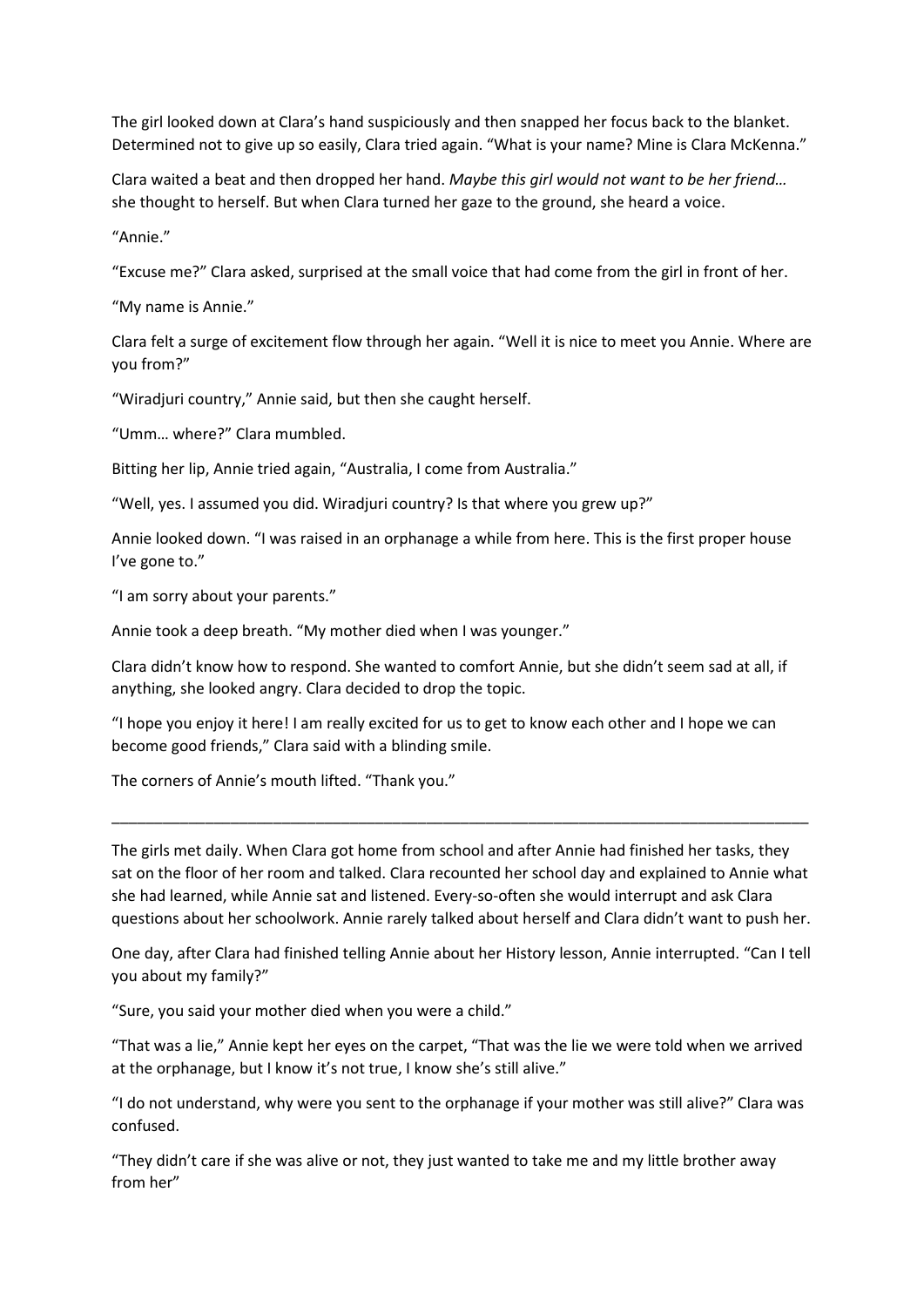"You have a brother?"

"Yes, he was with me when we were taken but we grew up apart. The last time I saw him was three years ago. They allowed us to visit each other every year or so but he stopped coming when I was nine."

"What is his name?" Clara asked.

"His real name is Jiemba, but they changed it to Henry when we were taken from our home."

Clara sat and let this new information wash over her. Children had been stolen; Annie had been stolen for her own mother at the age of 5. Then, she realised something.

"What's your real name?" Clara blurted out.

"It's Kirra."

"Well, it is nice to meet you Kirra," Clara said, with an extended hand, and this time, Kirra took it.

\_\_\_\_\_\_\_\_\_\_\_\_\_\_\_\_\_\_\_\_\_\_\_\_\_\_\_\_\_\_\_\_\_\_\_\_\_\_\_\_\_\_\_\_\_\_\_\_\_\_\_\_\_\_\_\_\_\_\_\_\_\_\_\_\_\_\_\_\_\_\_\_\_\_\_\_\_\_\_\_\_\_

"I have a plan," Clara said, definitively. She sat Kirra down and began explaining.

The two girls would travel together to Victoria, Clara as a young girl visiting her aunt and Kirra as her maid. When they arrived, Clara would give Kirra some of the money she had, and they would part ways.

By the time Clara returned home, she would tell her family that Kirra had stayed with her aunt and started working for her.

This plan benefited Kirra greatly, but it also helped Clara. If she were to travel to Victoria, she would be able to continue her education. Next year she would start finishing school and her studies would be over, but in Victoria she could continue learning and change the life expected of her.

When Clara finished explaining her plan, Kirra leaned forward and hugged her. "Thank you, Clara, thank you," Kirra choked out.

The girls went to sleep with feelings of anticipation and hope running freely through their minds

Clara and Kirra stood in front of Flinders Street Station. Clara's gloved hands held her suitcase close as she looked out from the train platform. Kirra stood to her left with a small suitcase of her own.

\_\_\_\_\_\_\_\_\_\_\_\_\_\_\_\_\_\_\_\_\_\_\_\_\_\_\_\_\_\_\_\_\_\_\_\_\_\_\_\_\_\_\_\_\_\_\_\_\_\_\_\_\_\_\_\_\_\_\_\_\_\_\_\_\_\_\_\_\_\_\_\_\_\_\_\_\_\_\_\_\_\_

"My Aunt May will be here soon to pick me up," Clara said as she turned to face Kirra.

Over the past few months the two girls had grown incredibly close. They were both excited about the journeys they were about to undertake but that didn't stop a feeling of sadness washing over them. They both knew that after today they would not see each other again for a very long time.

After a minute of silence Kirra spoke, "I never thought that I would meet someone as kind as you. I never imagined I would meet a white person who truly cared about me or my people. I want to thank you for being my friend."

Clara felt her eyes prick with tears as she moved forward and embraced Kirra.

When Clara stepped back, she cleared her throat. "I will miss you Kirra."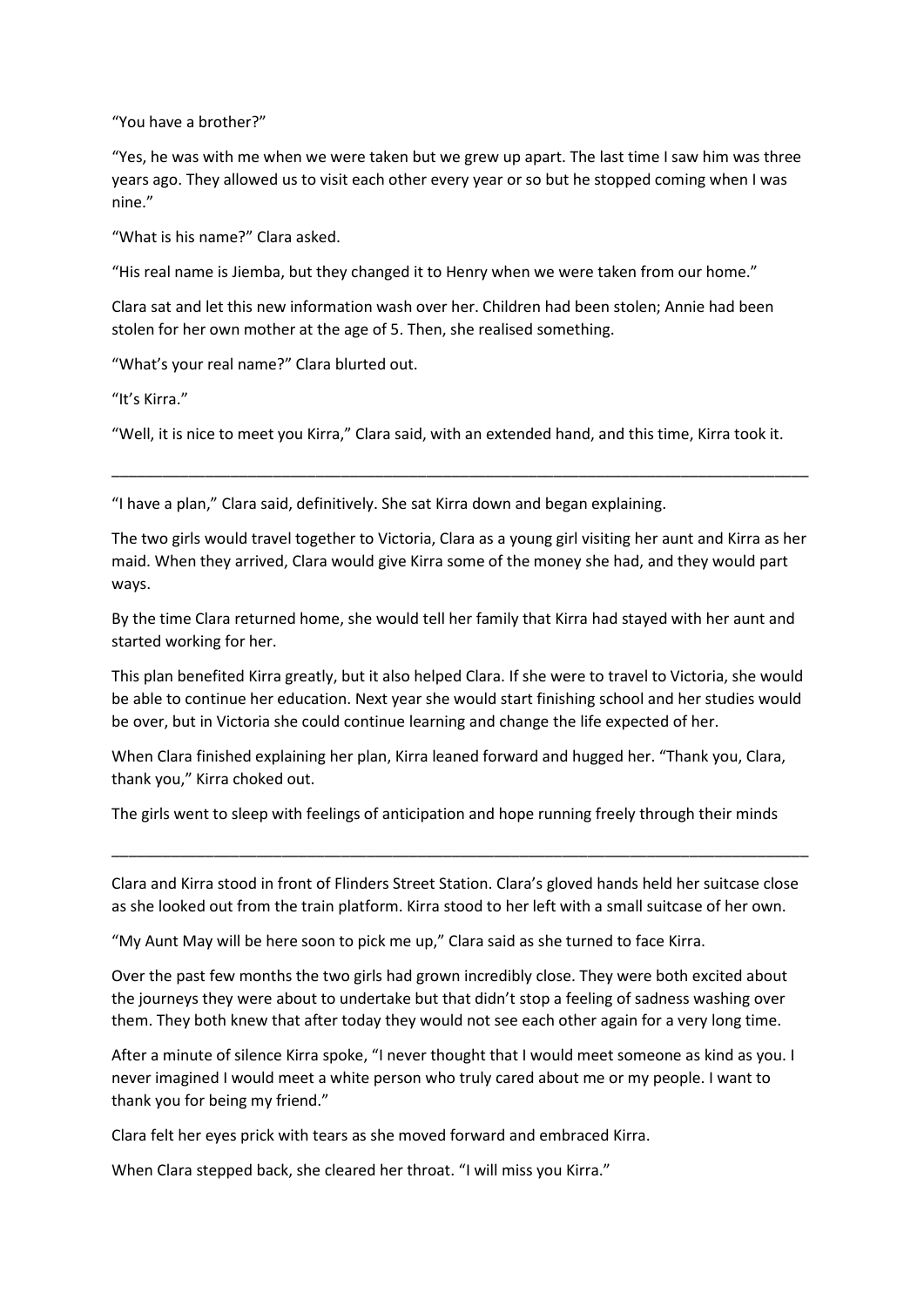"Don't worry, I'll find you in the future." Kirra picked up her bag and gave Clara one last smile before turning around and becoming absorbed into the crowd.

\_\_\_\_\_\_\_\_\_\_\_\_\_\_\_\_\_\_\_\_\_\_\_\_\_\_\_\_\_\_\_\_\_\_\_\_\_\_\_\_\_\_\_\_\_\_\_\_\_\_\_\_\_\_\_\_\_\_\_\_\_\_\_\_\_\_\_\_\_\_\_\_\_\_\_\_\_\_\_\_\_\_

Kirra peered through thick glasses at the newspaper which she held in her frail, trembling hands. 'National Sorry Day' was printed in the bottom left corner on the sixth page of The Age. A box that took up the quarter of a page was all that the newspaper had to offer.

She put the newspaper down in disappointment. After nearly 80 years of trauma, she was only now getting an apology. *We understand all too well the hurt and harm that occurred*. How could they understand? They weren't taken from their mothers. They weren't sold as slaves and sent off to white families.

Kirra knew she was lucky. After years of travelling and talking to others like her she realised how fortunate she had been as a child. While others had been abused mentally and physically by the people around them, Kirra had made a friend.

She still remembered Clara after all these years. An outgoing girl, someone Kirra had looked to in times of despair. *Clara would keep looking,* she used to think to herself back when all hope of finding her family seemed lost.

But Kirra never found her mother and, though she never stopped searching, she never saw her brother again. Kirra held the grief of those losses in her heart and at times felt like they would suffocate her.

Then, when her daughter was born and, two years later, she held her newborn son in her arms, Kirra found a love she thought she had lost forever.

# Bibliography

Campbell, Mike. "Wiradjuri Names." *Behind the Name - the Etymology and History of First Names*, [www.behindthename.com/names/usage/wiradjuri.](http://www.behindthename.com/names/usage/wiradjuri)

Annotation:

This website gave me the name of Kirra's brother.

None. *Wiradjuri Language*, [www.wiradjuri.dalang.com.au/plugin\\_wiki/tags\\_by\\_tag/59.](http://www.wiradjuri.dalang.com.au/plugin_wiki/tags_by_tag/59)

#### Annotation:

I used this website to find certain words in the Wiradjuri language.

A.o., and A.o. "Girls Names of Australian Aboriginal Origin." *Waltzing More Than Matilda*, 19 Feb. 2012[, www.waltzingmorethanmatilda.com/2012/02/19/girls-names-of-australian-aboriginal-origin/](http://www.waltzingmorethanmatilda.com/2012/02/19/girls-names-of-australian-aboriginal-origin/)

#### Annotation:

This is where I found Kirra's name.

Bologna, Caroline. "These Were The Most Popular Baby Names In The 1890s." *HuffPost Australia*, HuffPost Australia, 13 Feb. 2019, [www.huffingtonpost.com.au/2019/02/13/most-popular-baby](http://www.huffingtonpost.com.au/2019/02/13/most-popular-baby-names-1890s_a_23669037/?guccounter=1)[names-1890s\\_a\\_23669037/?guccounter=1.](http://www.huffingtonpost.com.au/2019/02/13/most-popular-baby-names-1890s_a_23669037/?guccounter=1)